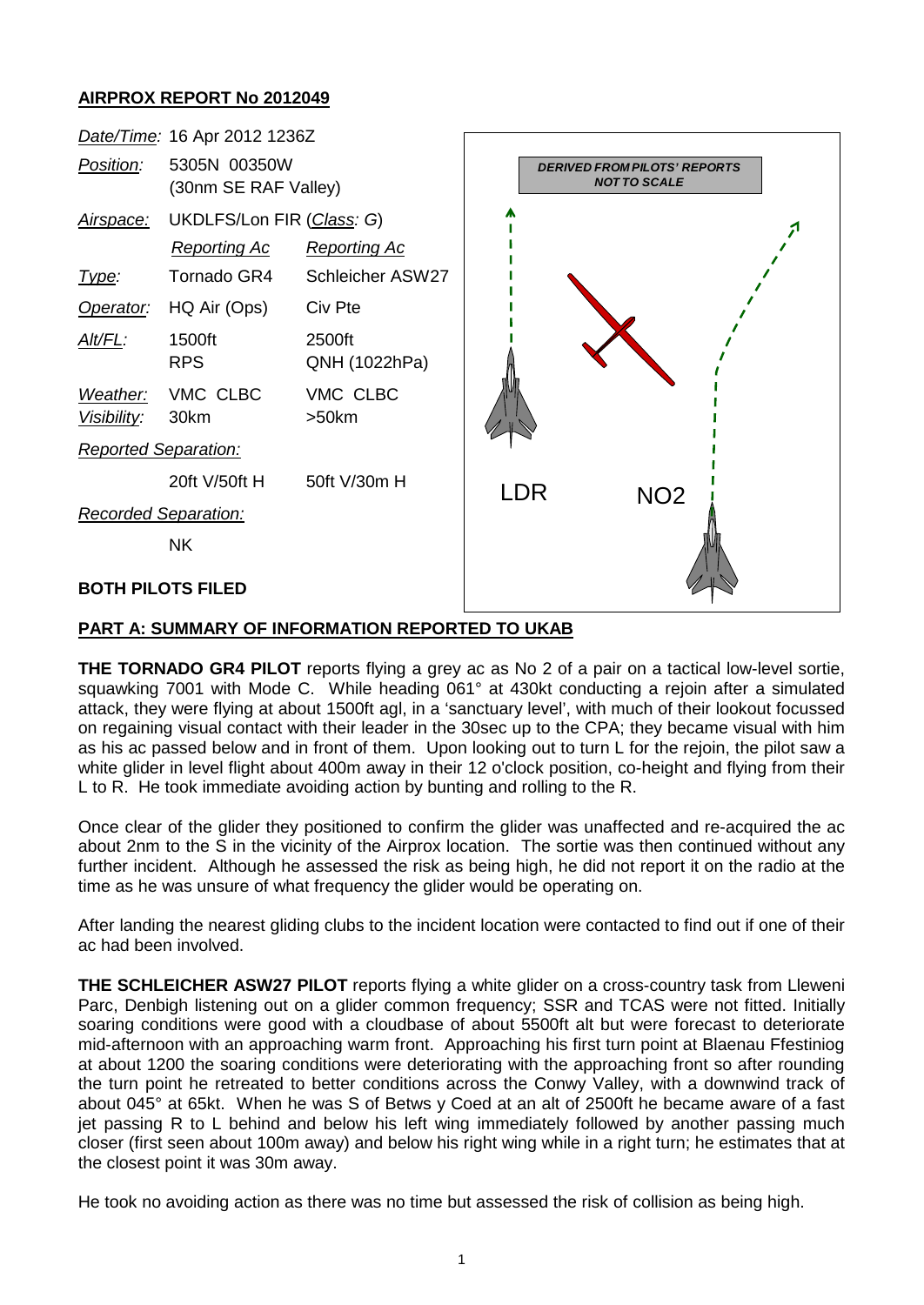He reported the incident on landing.

UKAB Note (1): The Valley METAR was:

EGOV 151250Z 34019KT 9999 FEW028TCU 10/02 Q1020 BLU NOSIG

UKAB Note (2): One of the Tornados can be seen on the Prestwick combined radar. The other ac and the glider do not show at any stage, although another very intermittent primary contact shows about 5nm to the E of the reported incident position. Two other RAF Valley recoveries can be seen in the area.

**HQ AIR (OPS)** comments that this Airprox highlights the need for military pilots to continue to lookout in all sectors during a formation rejoin; lookout must not be concentrated solely in the sector where the other formation member is expected to be.

This part of LFA 7 is an area of intense low level military flying training; on any given day many fast jet aircraft will be operating in the area where this Airprox took place. Military aircrew conducting training in the area are aware of the glider site at Lleweni Parc and tend to plan not to operate as far E as the glider site, but recognise the possibility of encountering gliders almost anywhere. Equally, glider pilots must understand where military aircraft activity is concentrated and where their chance of an encounter with a military fast jet is significantly increased. Recognising that the main risk will be from a Valley-based Hawk, it has been suggested by members of this Board that a representative from the gliding club visits RAF Valley where he might see at first-hand the level of activity that takes place on the area known as the 'northern plain'; advice may then be considered for glider pilots flying from the club during weekdays, on the best way to manage their risk. Increased liaison between the Station and the club would be welcomed and improve awareness and safety for all users of the airspace. The use of a Transponder in this case would not have helped the Tornado crew with an earlier detection of the glider as TCAS is not yet fitted to Tornado, although it is under consideration. However, the use of Mode C by gliders should be encouraged given that most Valley-based fast jet ac have TCAS II fitted.

## **PART B: SUMMARY OF THE BOARD'S DISCUSSIONS**

Information available included reports from the pilots of both ac, radar recordings and reports from the Tornado operating authorities.

Members were briefed that the Tornado station and the gliding community co-operated well and quickly identified the glider involved in this incident, facilitating speedy and accurate reporting.

The Board noted that this incident took place in a busy part of Class G airspace where pilots have a responsibility to see and avoid other ac. The gliding Member informed the meeting that Lleweni Parc is a regenerated site and that visitors who might not be familiar with local conditions are frequent. Even in deteriorating weather he was surprised that a glider would be operating at such a low altitude; that being the case he opined that the Tornados too would not have expected to see a glider at that alt and position where the terrain in Snowdonia (10nm to the W) is over 3500ft.

Nevertheless 'see and avoid' pertained and the (unpowered) glider had right of way under the RoA. Although the No2 Tornado crew did see the glider, they recognised that the sighting was late and the Lead crew, who also had a lookout responsibility, did not see the white glider at all. The Tornados were approaching the glider from the rear quarter at about 400kt closing speed and it would have taken about 2sec to cover 400m, the estimated range that the No2 pilot saw the glider. That being the case, the Board agreed that the effectiveness of the avoidance taken by the Tornado would have been marginal. The glider pilot, understandably due to the geometry of the incident, did not see either Tornado until after they had passed.